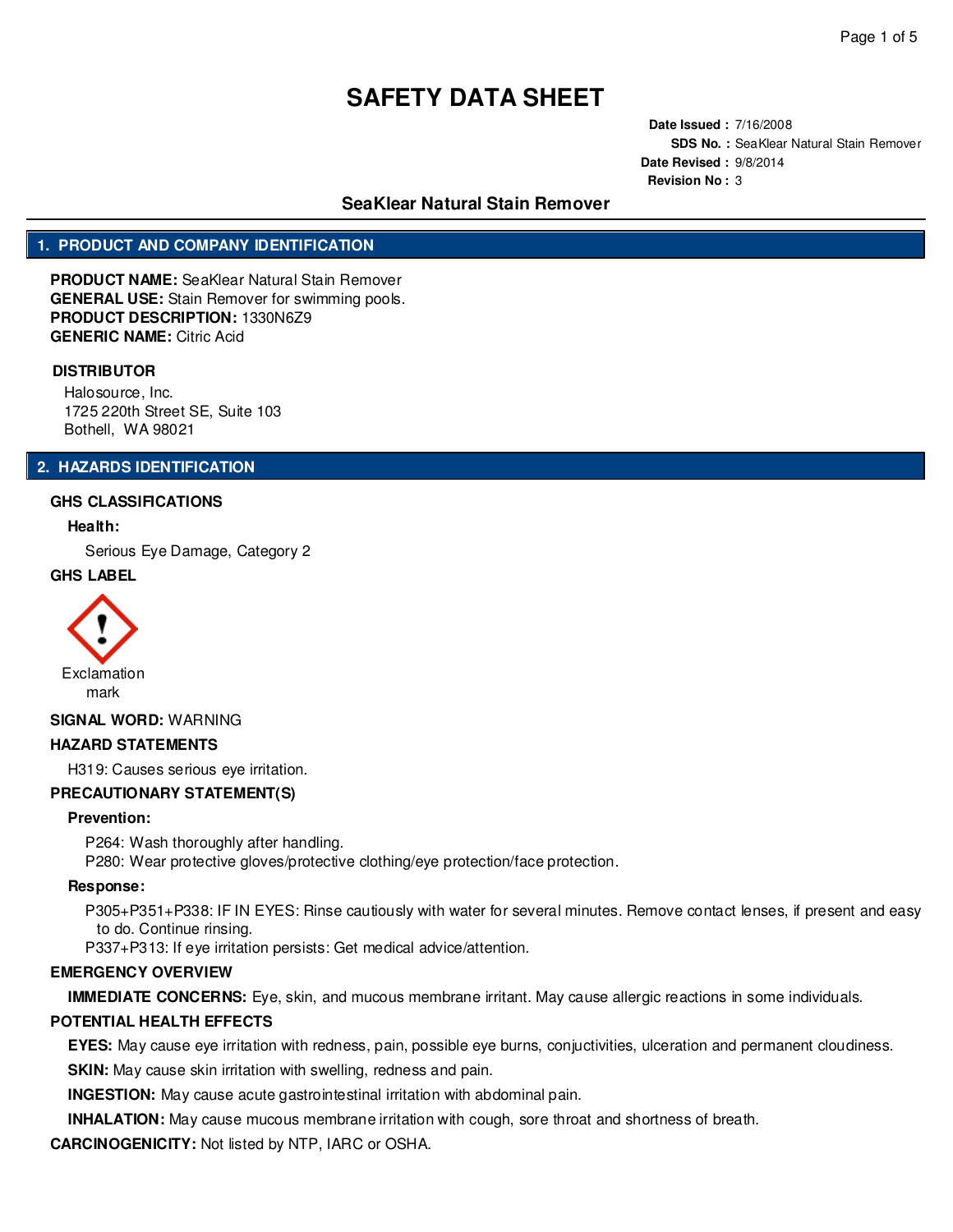**Date Issued :** 7/16/2008 **SDS No. :** SeaKlear Natural Stain Remover **Date Revised :** 9/8/2014 **Revision No :** 3

## **SeaKlear Natural Stain Remover**

## **3. COMPOSITION / INFORMATION ON INGREDIENTS**

| <b>Chemical Name</b> | $Wt$ .% | <b>CAS</b>         |
|----------------------|---------|--------------------|
| <b>Citric Acid</b>   | 100     | 77<br>$7 - 92 - 9$ |

### **4. FIRST AID MEASURES**

**EYES:** Flush eye with water for 15 minutes. Get medical attention.

**SKIN:** Get medical attention immediately if irritation (redness, rash, blistering) develops and persists. Wash affected areas with plenty of water.

**INGESTION:** Drink plenty of water. Do not induce vomiting. Consult a physician if necessary.

**INHALATION:** Remove to fresh air.

### **SIGNS AND SYMPTOMS OF OVEREXPOSURE**

**CHRONIC EFFECTS:** Repeated or prolonged skin contact may result in dermatitis. Prolonged or repeated eye contact may result in conjunctivitis. Long term oral overexposure may cause damage to tooth enamal.

### **5. FIRE FIGHTING MEASURES**

**EXTINGUISHING MEDIA:** Water, water spray, dry powder, foam, carbon dioxide. Remove containers if possible. Cool container exposed to fire with water spray.

**FIRE FIGHTING EQUIPMENT:** Firefighters should wear self-contained breathing apparatus (SCBA) and full protective gear. **HAZARDOUS DECOMPOSITION PRODUCTS:** Carbon oxides (CO, CO2).

### **6. ACCIDENTAL RELEASE MEASURES**

**GENERAL PROCEDURES:** Sweep or vacuum into closed containers for disposal. Keep unnecessary personnel away. Dispose in compliance with local, state and federal regulations.

### **7. HANDLING AND STORAGE**

**GENERAL PROCEDURES:** Incompatible with strong bases and oxidizing agents.

**HANDLING:** Empty containers retain product residue and vapors. Observe all label precautions even after container is emptied. Do not reuse unless thoroughly cleaned.

**STORAGE:** Store in a cool dry place. Store away from incompatible materials.

## **8. EXPOSURE CONTROLS / PERSONAL PROTECTION**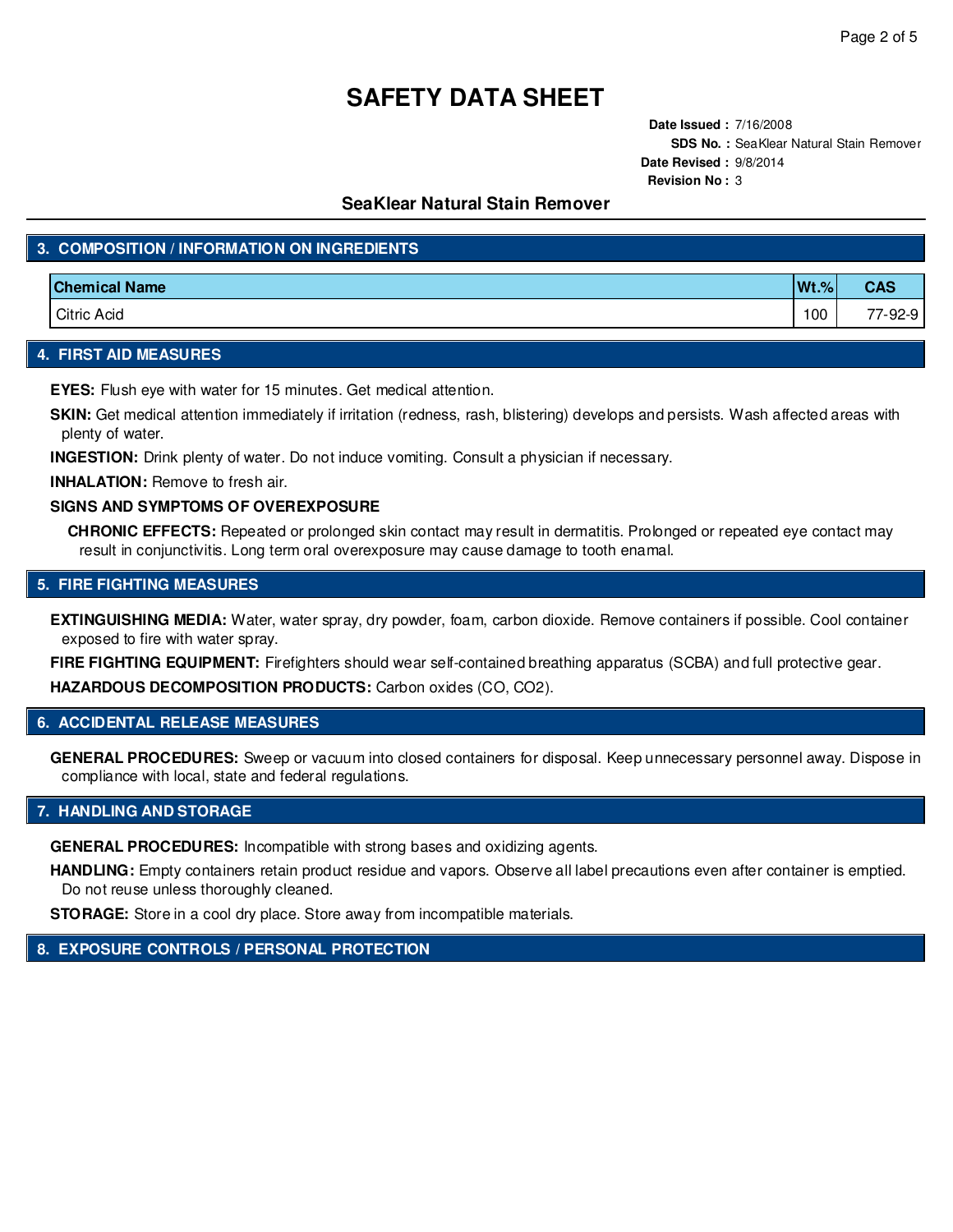**Date Issued :** 7/16/2008 **SDS No. :** SeaKlear Natural Stain Remover **Date Revised :** 9/8/2014 **Revision No :** 3

## **SeaKlear Natural Stain Remover**

### **EXPOSURE GUIDELINES**

| OSHA HAZARDOUS COMPONENTS (29 CFR1910.1200)                                                                    |            |                 |                        |                  |                   |  |  |  |
|----------------------------------------------------------------------------------------------------------------|------------|-----------------|------------------------|------------------|-------------------|--|--|--|
|                                                                                                                |            |                 | <b>EXPOSURE LIMITS</b> |                  |                   |  |  |  |
|                                                                                                                |            | <b>OSHA PEL</b> |                        | <b>ACGIH TLV</b> |                   |  |  |  |
| <b>Chemical Name</b>                                                                                           |            | ppm             | mg/m <sup>3</sup>      | ppm              | mg/m <sup>3</sup> |  |  |  |
| Citric Acid                                                                                                    | <b>TWA</b> | $[1]$           | $[1]$                  | $[2]$            | $[2]$             |  |  |  |
| <b>Footnotes:</b><br>1.5 mg/m3 (respirable dust)<br>2. Not established. Use TLV for Nuisance dusts of 5 mg/m3. |            |                 |                        |                  |                   |  |  |  |

**ENGINEERING CONTROLS:** Provide dilution ventilation to control vapor and/or mist level.

### **PERSONAL PROTECTIVE EQUIPMENT**

**EYES AND FACE:** Safety glasses recommended.

**SKIN:** Protective gloves.

**RESPIRATORY:** In dusty atmospheres use a NIOSH-approved dust respirator.

PROTECTIVE CLOTHING: Lightweight protective clothing.

## **9. PHYSICAL AND CHEMICAL PROPERTIES**

**PHYSICAL STATE:** Solid **ODOR:** None. **APPEARANCE:** White powder. **pH:** 1.80 **FLASHPOINT AND METHOD:** Not Applicable **FLAMMABLE LIMITS:** 8 gm/FT3 to 65 gm/FT3 **AUTOIGNITION TEMPERATURE:** 345°C **VAPOR PRESSURE:** Not volatile. **VAPOR DENSITY:** Not Applicable **BOILING POINT:** Not Established **FREEZING POINT:** 153°C **SOLUBILITY IN WATER:** 61.8% at 25 deg C in water **EVAPORATION RATE:** Nil.

## **10. STABILITY AND REACTIVITY**

**STABILITY:** Stable under normal conditions.

**CONDITIONS TO AVOID:** Avoid dust formation. Take precautionary measures against static discharges. **POSSIBILITY OF HAZARDOUS REACTIONS:** Thermal decomposition can lead to release of irritating gases and vapors. **HAZARDOUS DECOMPOSITION PRODUCTS:** None, if stored normally. **INCOMPATIBLE MATERIALS:** Strong bases and oxidizing agents.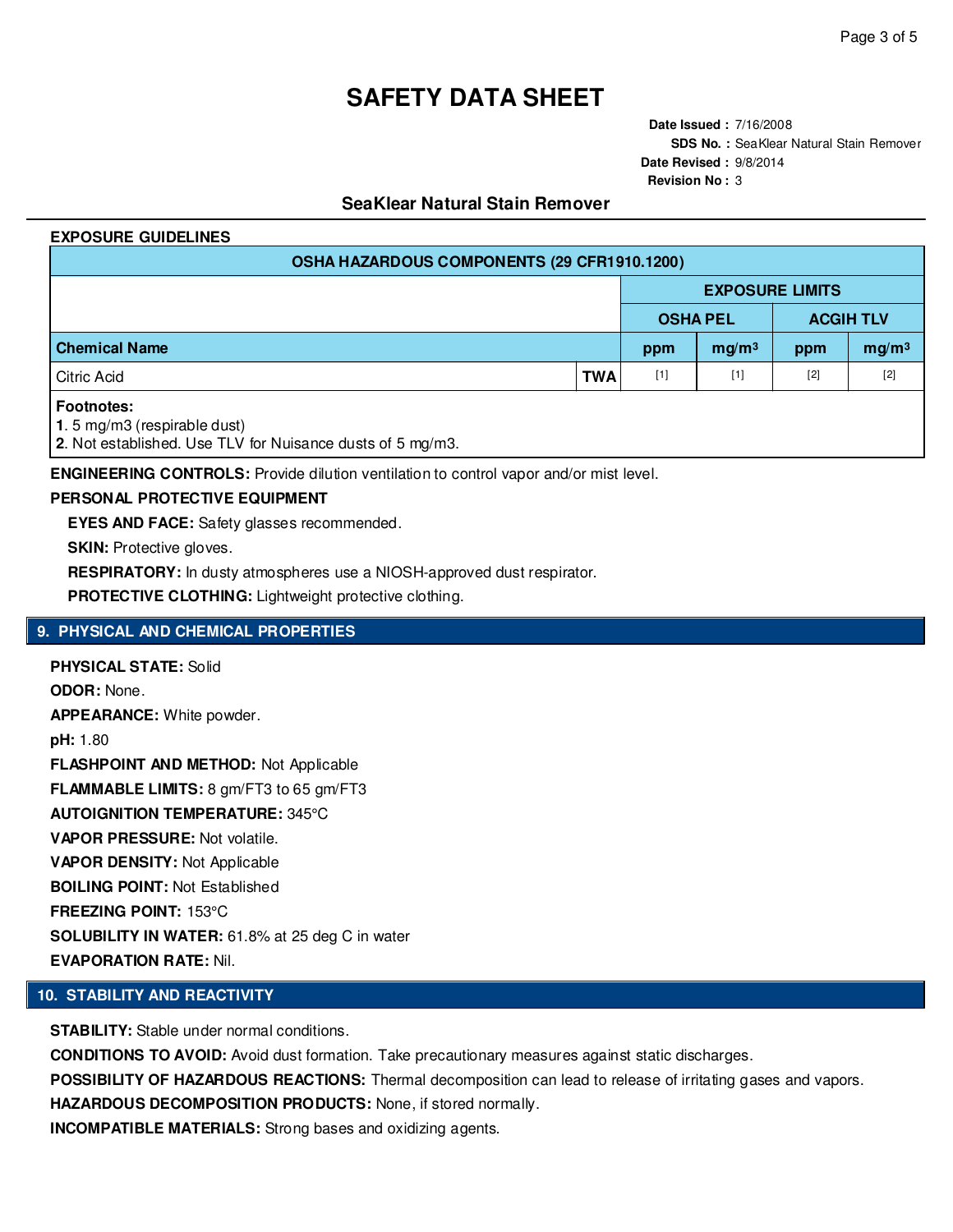**Date Issued :** 7/16/2008 **SDS No. :** SeaKlear Natural Stain Remover **Date Revised :** 9/8/2014 **Revision No :** 3

## **SeaKlear Natural Stain Remover**

## **11. TOXICOLOGICAL INFORMATION**

## **ACUTE**

**ORAL LD50:** 5040 mg/kg (mice) **INHALATION LC50:** 885 mg/L (rat) **IRRITATION:** Irritating to eyes and skin.

## **12. ECOLOGICAL INFORMATION**

**ECOTOXICOLOGICAL INFORMATION:** Toxic to fish. **BIOACCUMULATION/ACCUMULATION:** None. **AQUATIC TOXICITY (ACUTE) 96-HOUR LC50:** 440-77 mg/L (goldfish)

### **13. DISPOSAL CONSIDERATIONS**

**DISPOSAL METHOD:** Dispose of in accordance with applicable local, state, and federal regulations.

### **14. TRANSPORT INFORMATION**

## **DOT (DEPARTMENT OF TRANSPORTATION)**

**PROPER SHIPPING NAME:** Not Regulated.

## **15. REGULATORY INFORMATION**

### **UNITED STATES**

**SARA TITLE III (SUPERFUND AMENDMENTS AND REAUTHORIZATION ACT)**

**311/312 HAZARD CATEGORIES:** Not considered hazardous.

## **CERCLA (COMPREHENSIVE RESPONSE, COMPENSATION, AND LIABILITY ACT)**

**CERCLA REGULATORY:** Not considered hazardous.

**CALIFORNIA PROPOSITION 65:** There are no chemicals present known to the State of California to cause cancer.

## **16. OTHER INFORMATION**

**REVISION SUMMARY:** This SDS replaces the 8/20/2008 SDS. Revised: **Section 2:** .



**MANUFACTURER DISCLAIMER:** Although reasonable care has been taken in the preparation of this document, we extend no warranties and make no representations as to the accuracy or completeness of the information contained therein, and assume no responsibility regarding the suitability of this information for the user's intended purposes or for the consequences of its use.